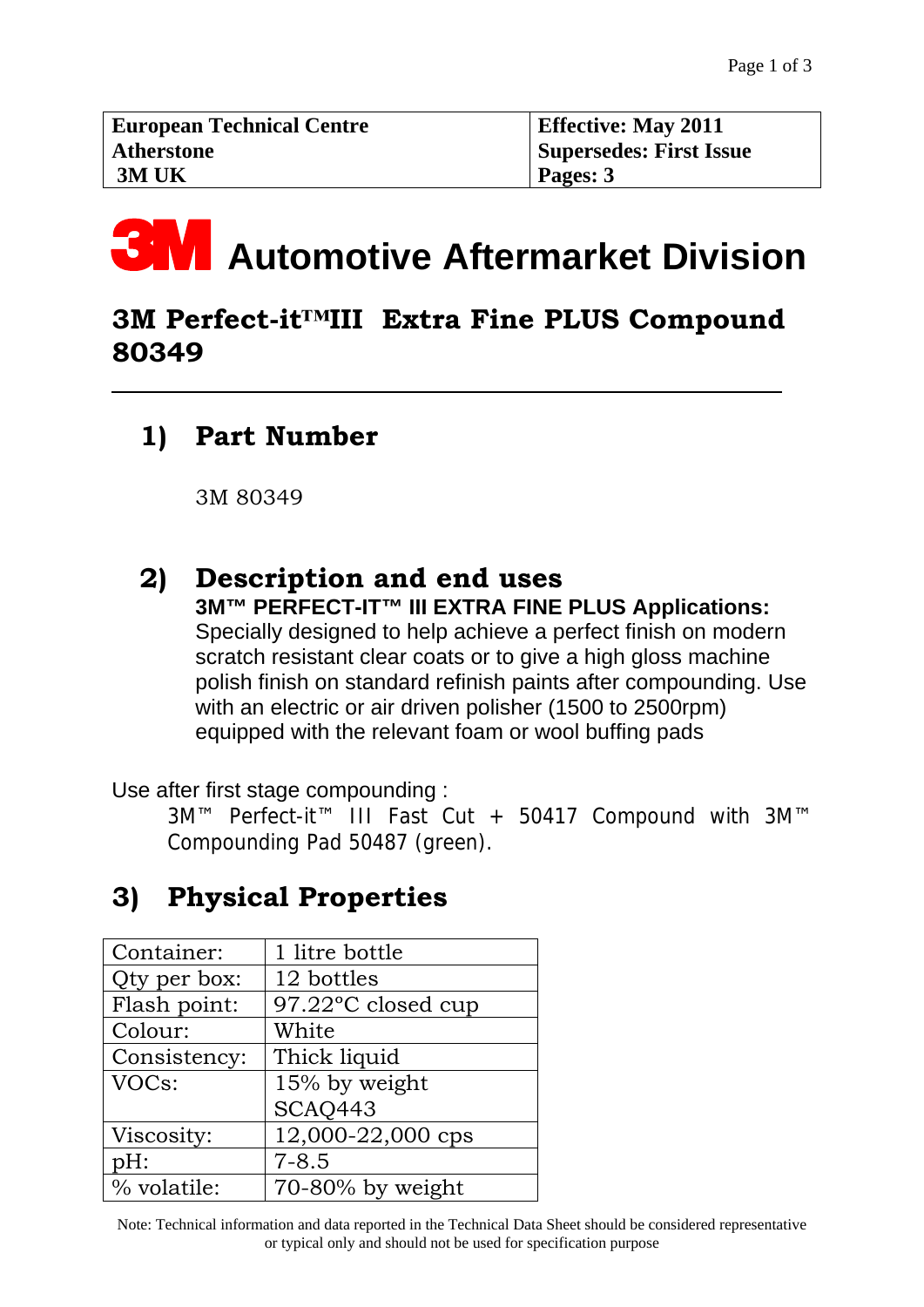# **4) Performance Properties**

#### **Handling and Application Information**

**Directions for use within the 3M™ Perfect-it™ III Paint Rectification range:** As a machine polish: 1. Use after first stage compounding eg 3M™ Perfect-it™ III Fast Cut + 50417 Compound with 3M™ Compounding Pad 50487 (green). 2. Read safety instructions and shake the bottle.

3. Apply a small amount of product to the panel and to the 3M™ Polishing Pad 50488 (yellow) to wet-out prior to use. 4. Place over the area to be polished and start the machine. 5. Polish using medium pressure and re-apply product as necessary. 6. Reduce pressure to clean up the panel and wipe off any excess using 3M™ Ultra soft Cloth 50400 (yellow). For scratch resistant paints: 1. On scratch resistant paints any previous sanding step must be finished with 3M™ Trizact<sup>™</sup> Fine Finishing Disc 50414. 2. For P3000 scratch removal on hard scratch-resist paints use 3M™ Wool Buffing Pad 01927 for extra cut rate. 3. Follow directions as above (2 to 6). 4. Any compounding marks from this process can be removed using Extra Fine PLUS 80349 on a 3M™ Compounding Pad 09550 (orange).

Any spatter on adjacent panels/plastics should be cleaned off with a damp cloth. Small area repairs can be carried out using the same process with the alternative 75mm pads and abrasives.

## **5) Recommended Applications**

Specially designed to help achieve a perfect finish on modern scratch resistant clear coats or to give a high gloss machine polish finish on standard refinish paints after compounding.

## **6) Packaging**

1 Litre Bottles, 12 x1 Litre bottles per case